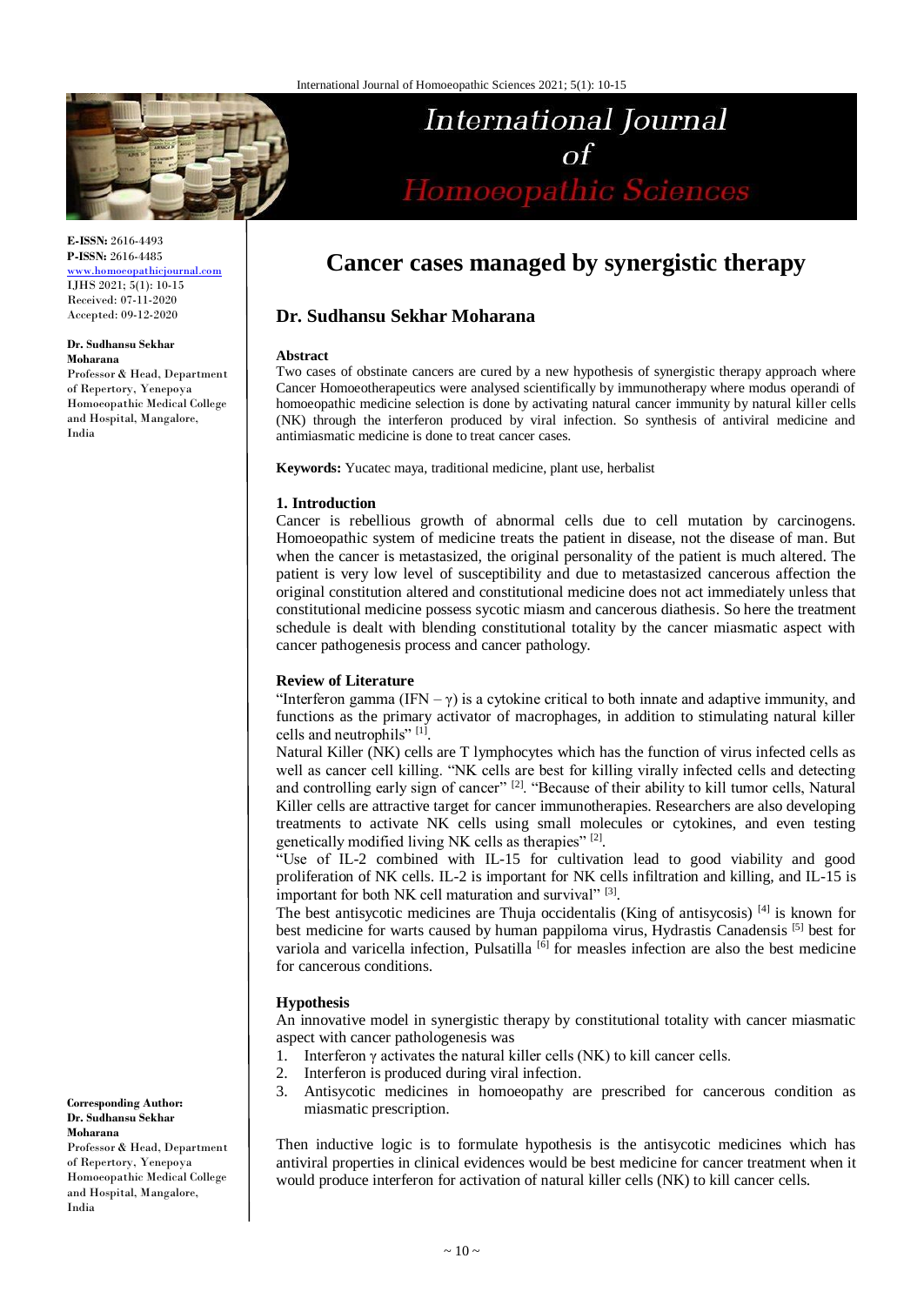Here are two cases of cancers those are very critical and obstinate to treatment responded well to my hypothesis of *synergistic study* of constitutional and antimiamatic analysis and on Cancer pathogenesis analysis, and selecting the medicine by synthesis of both.

**Case No. 1:** Here is a critical case of adenocarcinoma of stomach metastasized to lungs did not responded to 15 cycles of Chemotherapy where the changes of two cycles were same, responded well to homoeopathic medicine, in three months there was change in pathology. The changes by homoeopathic medicine was evident by CT scan of thorax and abdomen.

Mr. XYZ, of 55 years male person came to me on 23rd February 2019 with stomach pain, aggravated by eating when I was in holiday at home. Appetite was much less. There was much cough, unable to sleep at night. Patient was chilly, thin and weak. Patient had history of tobacco content Pan chewing. The case was repertorised in Murphy's Repertory in which clinical and toxicity rubrics found which are as follows:

| Murphy's repertory (English)                                                       |          |                |                      |                |                |                |                |   |                                 |   |          |
|------------------------------------------------------------------------------------|----------|----------------|----------------------|----------------|----------------|----------------|----------------|---|---------------------------------|---|----------|
| Investigation window for remedies<br>all to the de 1980, depose we're done doesn't |          |                |                      |                |                |                |                |   |                                 |   |          |
| 25 %                                                                               |          |                |                      |                |                |                |                |   |                                 |   |          |
|                                                                                    |          |                |                      |                |                |                |                |   | phoside ruting acts on contract |   |          |
|                                                                                    |          |                |                      |                |                |                |                |   |                                 |   | 10       |
|                                                                                    |          | 18             | 7<br>16 <sup>1</sup> | 7.             | 7              | 7              | 7              | 7 | 7<br>16 16 14 14 13 13 12       |   | 7<br>-11 |
| Clipboard 1                                                                        | $\times$ |                |                      |                |                |                |                |   |                                 |   |          |
| 1. Toxicity - TOBACCO, general - agg.                                              | (107) 1  | $\overline{2}$ | 2                    | 3              | 1              | 2              |                |   |                                 |   |          |
| 2. Stomach - CANCER                                                                | (39)1    | 3              | 3                    | 1.             | $\overline{2}$ | $\mathbf{2}$   | $\overline{2}$ | 3 | 3                               |   |          |
| 3. Diseases - EMACIATION, body                                                     | (85) 1   | 3              | 3                    | 3              | 3              | $\overline{2}$ | 3              | 1 | 3                               | 3 |          |
| 4. Stomach - VOMITING, general                                                     | (178)1   | 3              | $\overline{2}$       | 3              | 3              | $\overline{2}$ | 3              | 2 |                                 | 3 | 2        |
| 5. Stomach - BURNING, pain                                                         | (195)1   | 3              | $\overline{2}$       | $\overline{2}$ | з              |                | $\overline{2}$ | 2 | $\overline{2}$                  |   | 2        |
| 6. Food - APPETITE, general - diminished                                           | (116)1   | 1.             | $\overline{2}$       |                | 1              | 2              | 1              | 2 | 2                               |   |          |
| 7. Coughing - DRY, cough                                                           | (254)1   | 3              | $\overline{2}$       | 3              | 3              | 3              | 2              | 2 | 1                               | 2 | 2        |
|                                                                                    |          |                |                      |                |                |                |                |   |                                 |   |          |

The reportorial totality remedy Hydrastis 30CH was given 6 hourly before food, as it covers all rubrics and a best medicine for stomach cancer and as acute medicine so that can be repeated, Thuja occidentalis LM 1 was given once daily as cancer diathesis medicine justified. Antim tart. 30CH was prescribed to take after food to relieve irritating cough as Antimony acts best on G.I. system and potassium acts best in lungs besides the ability of antim tart to expectorate out phlegm and minimizing cough acting on pneumogastric nerve. After 3 days on 27th February 2020 patient was relieved of stomach pain 25% and cough was relieved 25% also. After 7 days on 2nd March 2020 his stomach pain relieved 50% and cough was also relieved 50%. After 15 days, on  $10<sup>th</sup>$  March 2020 his stomach pain relieved 75% and Cough was also relieved 75%. He was able to sleep well After 1 month there was no stomach pain and cough. Patient's appetite increased. The same medicine was continued and CT scan of thorax and abdomen was done after 3 months on 15<sup>th</sup> June 2020 and compared with previous report which was as follows:

| Previous Report on 22/02/2020                                                                                                                                                                                 | Post treatment Report on<br>15/05/2020                                                                                                                              |
|---------------------------------------------------------------------------------------------------------------------------------------------------------------------------------------------------------------|---------------------------------------------------------------------------------------------------------------------------------------------------------------------|
| <b>CECT Thorax:</b> Multiple<br>centrilobar nodules are seen in<br>bilateral lungs in trees in bud<br>pattern wth patchy areas of fibrosis<br>and bronchiectic change in right<br>lower lobe and middle lobe. | <b>CECT Thorax:</b> Few scattered<br>centrilobar nodules with few<br>of them forming tree in bud<br>pattern are seen in both lungs<br>predominately in upper lobes. |
| <b>CECT Abdomen: Irregular</b>                                                                                                                                                                                | <b>CECT Abdomen: Smooth,</b>                                                                                                                                        |
| asymmetric circumferential wall                                                                                                                                                                               | uniform circumferential mural                                                                                                                                       |
| thickening in juxtapyloric region                                                                                                                                                                             | thickening is seen involving                                                                                                                                        |
| for a lenth of 4.6 cm with                                                                                                                                                                                    | pylorus of stomach, of avg                                                                                                                                          |
| perigastric fat standing.                                                                                                                                                                                     | thickness 6.5 mm. Minimal                                                                                                                                           |
| There is irregular mucosal surface.                                                                                                                                                                           | perigastic fat standing.                                                                                                                                            |
| Few subcentimetre enhancing                                                                                                                                                                                   | No significant abdominal                                                                                                                                            |
| nodes of size about 5mm in short                                                                                                                                                                              | lymphadenopathy.                                                                                                                                                    |
| axis are seen in perigastric and                                                                                                                                                                              | Rest of bowel loops are                                                                                                                                             |
| gastrohepatic region.                                                                                                                                                                                         | normal.                                                                                                                                                             |
| No ascitis.                                                                                                                                                                                                   | No ascitis.                                                                                                                                                         |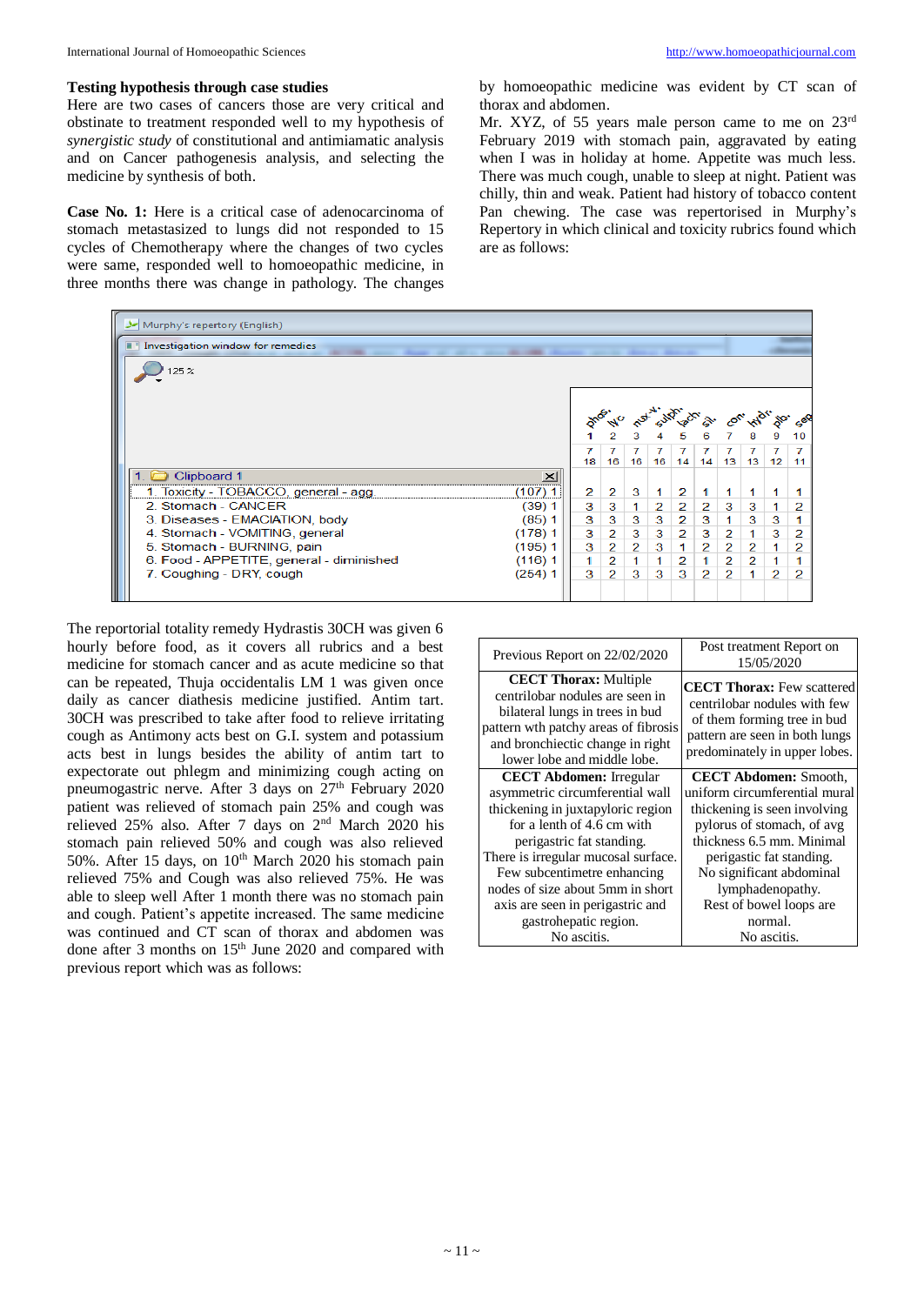

- 
- 
- $\cdots$
- 
- 
- 
- ${\bf ReACF}, {\bf prescent~Mody~shows.} {\bf Reavescent~Mody~shows.} {\bf Reavescent~Mudy~shows.} {\bf ReACF}, {\bf prescent~Mudy~shows.} {\bf Reavescent~Mudy~shows.} {\bf Reavescent~Mudy~shows.} {\bf Reavescent~Mody~shows.} {\bf Reavescent~Moly.} {\bf Reavescent~Moly.} {\bf Reavescent~Moly.} {\bf Reavescent~Moly.} {\bf Reavescent~Mely.} {\bf Reavescent~Mely.} {\bf Reavescent~Mely.} {\bf Reavescent~Mely.} {\bf Revescent~Mely.} {\bf Revescent~Mely.} {\bf Revescent~Mely.} {\bf Revescent~Mely.$
- 
- Adv: Comparison with previous scan at, 15.13.18 revealed no significant interval change
- Dr Biswadeep Ray<br>Senior Resident

Dr Mantyle Enhance

| <b>CT REPORTING</b>                                                                                                                                                                                                                                                                                                                                                                                                                                                                                                                                                      |                                            |                                                                                                                                                                                                                                                                                                                                                                                                                                                                                                                                                                                                                                                                                                             |
|--------------------------------------------------------------------------------------------------------------------------------------------------------------------------------------------------------------------------------------------------------------------------------------------------------------------------------------------------------------------------------------------------------------------------------------------------------------------------------------------------------------------------------------------------------------------------|--------------------------------------------|-------------------------------------------------------------------------------------------------------------------------------------------------------------------------------------------------------------------------------------------------------------------------------------------------------------------------------------------------------------------------------------------------------------------------------------------------------------------------------------------------------------------------------------------------------------------------------------------------------------------------------------------------------------------------------------------------------------|
| <b>SAME DEALERS IN THE R.A.</b><br><b>Jacks</b>                                                                                                                                                                                                                                                                                                                                                                                                                                                                                                                          | Aus-Nex-Missishibit<br>Daniel 23, 86, 2413 | PR. DOTT - 2423715<br><b>E mail, allowadated construction</b><br><b>Chess Hart Diannostics Centre</b>                                                                                                                                                                                                                                                                                                                                                                                                                                                                                                                                                                                                       |
| <b><i>PERSONAL PROPERTY</i></b><br>of the abdomen was performed with and and IV contrast adversasing using<br>and done numbered in                                                                                                                                                                                                                                                                                                                                                                                                                                       |                                            | <b>CT REPORTING</b>                                                                                                                                                                                                                                                                                                                                                                                                                                                                                                                                                                                                                                                                                         |
| Classed prefits   K/CO drived polarie and provinced durational subconstribution. Post<br><b>NACE</b><br><b>FOUNDATION</b><br><b>ARISONE'S</b><br>· Ever is some in one and attenuation No BIRED unto They subside feel is seen in<br>secretaries VIII of Breen.<br>. Flend's value and perful value are noticed.<br>· Call Righler is partially dimensed, CRD is set 35 and<br>. Solars is terreal in size, shape and relition. No final frients Splanks were is of virtual<br><b>CATALOG</b><br>a "Players) is several in size and attenuation. TAA and TAY are social. |                                            | <b>REGISTER</b><br>. For scattered contributed workers with fire of them forming too in bod pottern are<br>same in both hongs governmentative or equal labou-<br>. Mild then broad blockets courring is now to right mildle liche and acture based<br>supercent of regist house tobe with becombined world this handing.<br>w - Rost of Industrial hong thefuls are normaal.<br>· Host and medicated you che reschere are accessi-<br>v . For subscritereity steel lonnegrounds enhancing procedual and rebesting troups<br>moles are seen, between measuring a 5 was in short axis discussion.<br>. The pleasant 1 personalized affirming system.<br>. Trachambroachial tree is somed-<br><b>INFRESHON</b> |
| . But kineys are remained as you, shape, outling and attenuation. No hydrosophoresis or<br><b>SERVICE</b>                                                                                                                                                                                                                                                                                                                                                                                                                                                                |                                            | F BROOTH ENITORN CIRCUMFERENTIAL MURAL THICKENING EVVIL 1991.<br>PEORES OF STOMACH, WITH MINIMAL PEDGANTIZE EXT STRANDING.                                                                                                                                                                                                                                                                                                                                                                                                                                                                                                                                                                                  |
| · All trends are normal in you, shape and seeling. No must be sum-<br>. Social anthractiveshouted word fishering is not analyze printer of<br>smouth, of any thinkness it 5 anis. Misland per gain't; fut strunding                                                                                                                                                                                                                                                                                                                                                      |                                            | NO GENERAL ANT ARDONIVAL LYMPHADE SOPATIVE.<br><b>B. FER SCATTERER CENTRILORCLAR NOBELES WITH YEW OF THEM FORMING</b><br>TREE IN BED PATTERN IN BOTH LENGT PREDOMINANTLY IN CPPER LOBER (2)<br><b>INFECTIVE:</b>                                                                                                                                                                                                                                                                                                                                                                                                                                                                                            |
| . That of honel loops are noticed.                                                                                                                                                                                                                                                                                                                                                                                                                                                                                                                                       |                                            | MILIS FINIS ENGINE HILL LATE: SCAREING IN KNIHT MINGLE LINE AND                                                                                                                                                                                                                                                                                                                                                                                                                                                                                                                                                                                                                                             |
| · No apsilicant abdominal hymphodemosalini                                                                                                                                                                                                                                                                                                                                                                                                                                                                                                                               |                                            | ANTERO BASAL SEGMENT OF BRIEF LOWER LORE WITH BROWCHLAT                                                                                                                                                                                                                                                                                                                                                                                                                                                                                                                                                                                                                                                     |
| . Univery Middle is married.                                                                                                                                                                                                                                                                                                                                                                                                                                                                                                                                             |                                            | <b>WALL THE RENDG</b>                                                                                                                                                                                                                                                                                                                                                                                                                                                                                                                                                                                                                                                                                       |
| . Person and biliness serving tenights are women                                                                                                                                                                                                                                                                                                                                                                                                                                                                                                                         |                                            | FEW SERCENTIVETER SIZED HOMOGENOUSLY ENRANCING PRECABINAL AND<br><b>MECARINAL LYMPH NOBES (LIKELY BEACTIVE)</b>                                                                                                                                                                                                                                                                                                                                                                                                                                                                                                                                                                                             |
| . No suites total                                                                                                                                                                                                                                                                                                                                                                                                                                                                                                                                                        |                                            | great comparison with previous scans.                                                                                                                                                                                                                                                                                                                                                                                                                                                                                                                                                                                                                                                                       |
| · Bounternooned                                                                                                                                                                                                                                                                                                                                                                                                                                                                                                                                                          |                                            |                                                                                                                                                                                                                                                                                                                                                                                                                                                                                                                                                                                                                                                                                                             |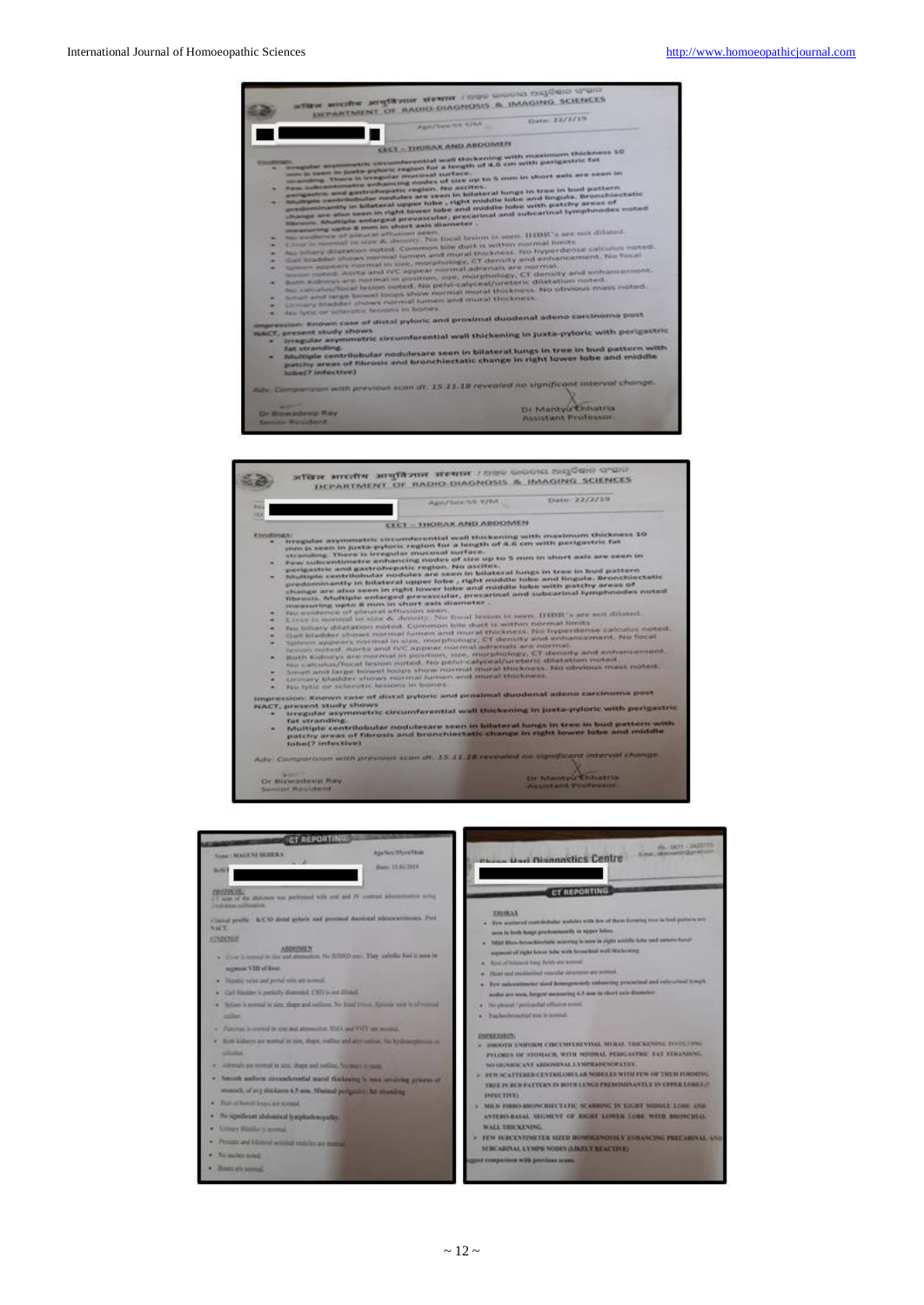**Case No. 2:** Mrs. XYZ, 34 years female person came to my home at Nirmal Nagar Dharwad on  $25<sup>th</sup>$  July 2020 after operation of her brain tumor Anaplastic type of oligodendroglioma WHO grade III. So she came to me for alternative therapy. She was chilly patient, anorexia, weakness of both hands, unable to walk and severe headache and hand pain. On life space investigation I found she is silently weeping. Tear does not come without reason. Then I sent away her relative and asked 'tell me why you sobbing. Tear does not come without reason'. Then she said my husband is not a normal man. He is mentally retarded. Then I concluded that the long standing grief disharmonized her psycho-neuro-endocrino-immunological imbalance for which she suffered the cancer of brain. Neurosurgeon operated the tumor and told the tumor again will grow after 3 months. Take her home and live happily for about three months. Then totality was made by Boger's concept of

totality where Causation was given prime importance which is as follows:

**Causation:** Long standing grief. **Mind:** Tearful **Miasm:** Sycotic miasm **Pathology:** Anaplastic type oligodendroglioma **Thermal cleavage:** Chilly patient.

# **Particulars**

- 1. Headache
- 2. Paresis of limbs
- 3. Tingling pain in limbs
- 4. Weakness

Repertorisation was done by Murphy's repertory  $2<sup>nd</sup>$  edition where the Causation, Mind chapter and clinical rubrics are well described.

| Murphy's repertory (English)                         |                |                |            |                |          |                |                                                 |                |   |                |                |                |    |    |                |    |                                 |                          |                |   |
|------------------------------------------------------|----------------|----------------|------------|----------------|----------|----------------|-------------------------------------------------|----------------|---|----------------|----------------|----------------|----|----|----------------|----|---------------------------------|--------------------------|----------------|---|
| Investigation window for remedies                    |                |                |            |                |          |                |                                                 |                |   |                |                |                |    |    |                |    |                                 |                          |                |   |
| 125 %                                                |                |                |            |                |          |                |                                                 |                |   |                |                |                |    |    |                |    | J.Sherr                         |                          |                |   |
|                                                      | over.          | Sept           |            |                |          |                | ger act on the go. As for the time to the date. |                |   |                |                |                | 13 | 14 | 15             | 16 | <b>Veiat:</b><br>17             | 18                       | 19 20          |   |
|                                                      | 8<br>19        | 8<br>19        | 8<br>19 18 | 8              | 8<br> 18 | 8<br>17        | 8<br>$\frac{1}{17}$                             | 8<br>15        | 8 | 8              | 8              | 8              | 8  | 7  | 7              | 7  | 7<br>15 15 14 14 14 20 18 17 17 | 7                        | 7<br>16 16 16  | 7 |
| Clipboard 1<br>⊻                                     |                |                |            |                |          |                |                                                 |                |   |                |                |                |    |    |                |    |                                 |                          |                |   |
| (452) 1<br>1. Mind - DEPRESSION, sadness             | $\overline{2}$ | 3              | 3          | 3              | 2        | 3              | 3                                               | $\overline{2}$ | 3 | $\overline{2}$ | 2              | 2              | 3  | 3  | 3              | 3  | 3                               | 3                        | 3              | 3 |
| (240)1<br>2. Mind - CRYING, weeping                  | 2              | 3              | 3          | $\overline{2}$ |          |                | 1                                               | $\overline{2}$ | 3 | 1              | 2              | 1              |    | 3  | 3              | 3  | 3                               | 3                        | 3              | 2 |
| 3. Brain - TUMOR, encephaloma<br>(34)1               | 3              |                | 1          | 2              | 2        | 1              | 2                                               | 3              | 1 | 3              |                |                | 2  | ÷. | ÷              | ٠  |                                 | 2                        |                |   |
| 4. Generals - COLD, body temperature<br>(178)1       | $\overline{2}$ | 3              |            | 3              | 2        | 3              | 2                                               | 1              |   |                | $\overline{2}$ | $\overline{2}$ | 3  | 3  | 3              | 3  | 3                               | $\overline{2}$           | $\overline{2}$ | 3 |
| 5. Headaches - THROBBING, headaches<br>(162)1        | 2              | 2              | 3          | 2              | 3        | 2              | 3                                               | 1              |   |                | 3              | 2              |    | 2  | 3              | 2  | 1                               | 1                        |                | 2 |
| 6. Limbs - PARALYSIS<br>(87)1                        | $\overline{2}$ | $\overline{2}$ | 3          | $\overline{2}$ | 3        | $\overline{2}$ | 2                                               | $\overline{2}$ | 1 | 3              | $\overline{2}$ | $\overline{2}$ |    | 3  |                | 1  | $\overline{2}$                  | $\overline{2}$           |                | 2 |
| 7. Limbs - TINGLING, prickling, asleep<br>(53) 1     | 3              | 2              | 2          | 1              | 2        | 2              |                                                 | 1              | 2 |                |                | 2              |    | 3  | 3              | 3  | 2                               | $\overline{\phantom{a}}$ | 3              |   |
| (310)1<br>8. Generals - WEAKNESS, sensation of being | 3              | 3              | 3          | 3              | 3        | 3              | 3                                               | 3              | 3 | 3              |                | $\overline{2}$ | 2  | 3  | $\overline{2}$ | 2  | 3                               | 3                        | 3              | 3 |
|                                                      |                |                |            |                |          |                |                                                 |                |   |                |                |                |    |    |                |    |                                 |                          |                |   |

After repertorisation and post reportorial result analysis, Sepia was selected as her constitutional medicine which is multimiasmatic nature (Psorosycosyphilis) as well as medicine of cancer diathesis. She was prescribed Sepia LM 1 one dose daily and asked to report me in 3 days. After 3 days,  $29<sup>th</sup>$  July 2014 when I enquired, her mother – in law told me she had no headache now. Unable to walk properly and lift any weight by hand. I told her to continue the same. After 7 days, on  $3<sup>rd</sup>$  August 2014 she was able to walk and after 15 days of treatment, on 11th September 2014 she was able to lift bucket by her hand. After two months of rest, she joined her school. The Sepia LM 1 was continued for 1 year. After one year, she again developed headache, and pain in hand. Then Sepia LM 2 was given. The result was not promising. Only 10% relief was there. Then I search the Murphy's repertory rubric Cancerous affection, in subrubric Encephaloma, Phosphorous was 1<sup>st</sup> grade medicine and Thuja was 2<sup>nd</sup> grade medicine. Since case was neither constitutionally Phosphorous, nor of Syphilitic miasm, I preferred to use Thuja occidentalis LM 2 as Intercurrent medicine given once in a week. After 4 years, due to some familial tension, she developed severe headache and tingling sensation in hands. Nux vomica 200CH was given at night before going to sleep. Headache was reduced and again

MRI of brain was done. The report of brain MRI was as follows:

| Previous Report on 17/11/2014 of<br>MRI Brain (Plain & Contrast<br>study) | Post treatment Report on<br>19/11/2018           |
|---------------------------------------------------------------------------|--------------------------------------------------|
| Cerebral Parenchyma: There is                                             | Cerebral Parenchyma: Area                        |
| well defined cortical based T1                                            | of gliosis with surrounding                      |
| hypointense and T2 hyperintense                                           | oedema (appearing T2 and                         |
| mass in right frontoparietala lobe                                        | FLAIR hyperintense and T1                        |
| measuring approximately $5.5 \times 5.2$                                  | hypointense) measuring $6 \times$                |
| $\times$ 4 cm (AP $\times$ CC $\times$ ML). The mass                      | $4.5 \times 3.4$ cm (AP $\times$ TR $\times$ CC) |
| involves cortex and subcortical                                           | is seen in right frontoparietal                  |
| white matter.                                                             | lobe.                                            |
|                                                                           | <b>MR</b> spectroscopy shows                     |
| <b>MRS:</b> Increased Choline peak and                                    | Choline peaks with raised                        |
| decreased NAA peak.                                                       | Choline – creatine ratio (more                   |
|                                                                           | than $2$ ).                                      |

This time we find the tumor of less size, and operation was denied by patient. So I repeated the same medicine in high potency and when headache and tingling in hand develops I used to go on increasing potency of both Sepia and Thuja occidentalis in LM potency. Till date since 6 years she is alright and doing her teachership job efficiently.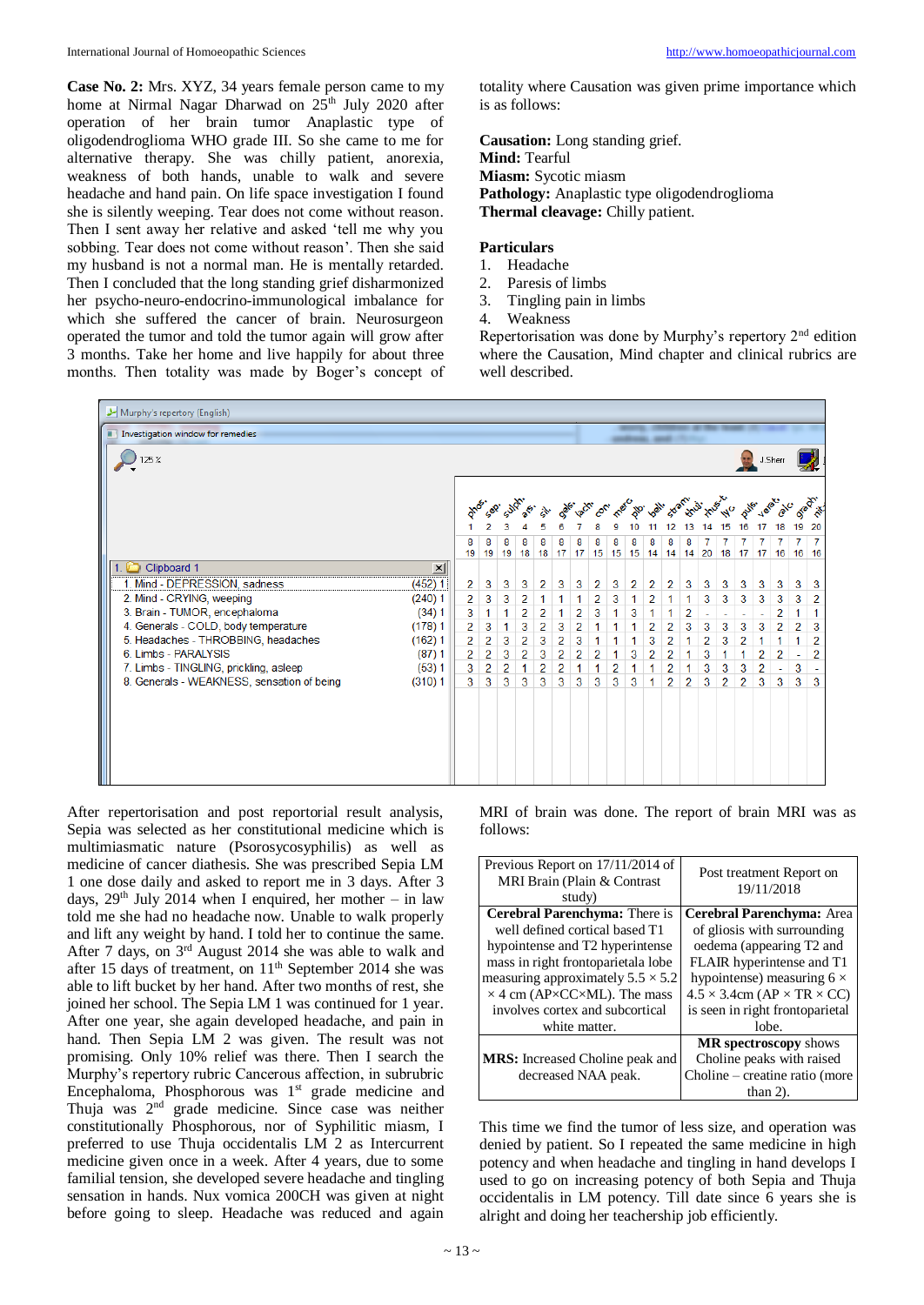#### **Discussion**

These two cases reveal the importance of our hypothesis that the antisycotic remedy with antiviral trend does benefit cancer patients when indicated as main indicated remedy and intercurrent remedy. In case No. 1, Hydrastis can. is the indicated remedy, Antim tart is the lungs symptoms and G.I. system relieving remedy based on pathophysiology that Antimony acts on G.I.System and Potasium acts on Lungs smooth muscles and lung and as a whole Antim tart act on pneumogastric nerve capable of removing out phlegm, and Thuja occidentalis was antimiasmatic and antiviral (for human pappiloma virus) and pathology cancer remedy which together relieving the case and change the pathology. In case no. 2, Sepia was given as causation and constitutional remedy, worked for one year then stopped

acting. Then I thought of giving an intercurrent antimiasmatic remedy Thuja occidentalis (King of Sycosis). Thuja occidentalis also pathological based remedy as found pathological condition rubric Cancerous affection, encephaloma, antisycotic and antiviral (for human pappiloma virus) remedy. As a result, patient went on improving till 2018. When 2018 she again developed headache and tingling sensation in hands due to severe family tension, I asked them to do MRI of brain and found tumor is again growing. This time she refused operation. I repeated same constitutional remedy and inter current remedy in high LM potency. since 2 years till date (i.e. till 08/10/2020) she has no symptoms, doing well her teachership job efficiently.